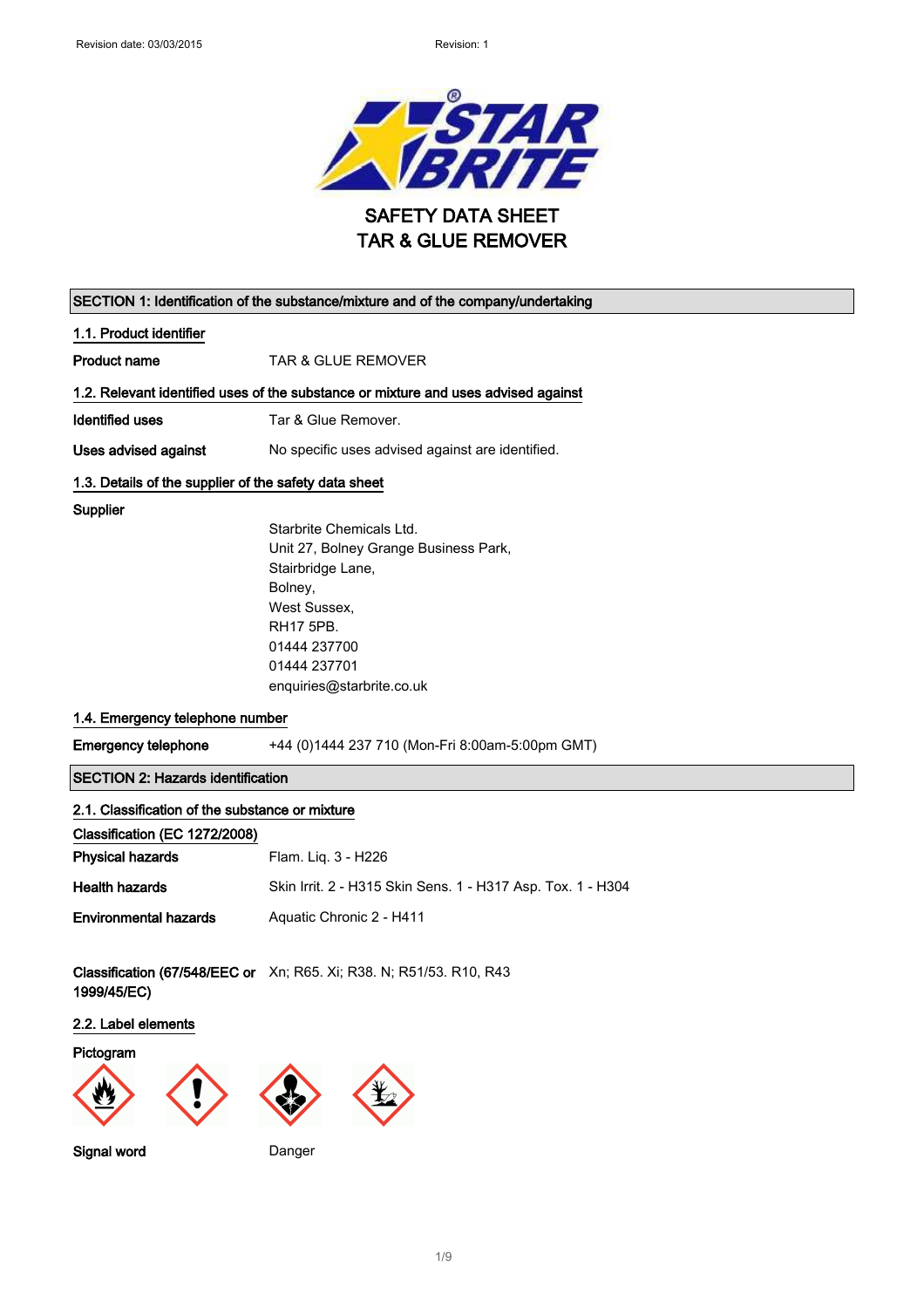| <b>Hazard statements</b>                  | H226 Flammable liquid and vapour.<br>H304 May be fatal if swallowed and enters airways.<br>H315 Causes skin irritation.<br>H317 May cause an allergic skin reaction.<br>H411 Toxic to aquatic life with long lasting effects.                                                                                                                                                                                                                                                                                                                                                                                                                                                                                                                                                                                                                                                                                                                                                             |
|-------------------------------------------|-------------------------------------------------------------------------------------------------------------------------------------------------------------------------------------------------------------------------------------------------------------------------------------------------------------------------------------------------------------------------------------------------------------------------------------------------------------------------------------------------------------------------------------------------------------------------------------------------------------------------------------------------------------------------------------------------------------------------------------------------------------------------------------------------------------------------------------------------------------------------------------------------------------------------------------------------------------------------------------------|
| <b>Precautionary statements</b>           | P210 Keep away from heat, hot surfaces, sparks, open flames and other ignition sources. No<br>smoking.<br>P261 Avoid breathing vapour/ spray.<br>P264 Wash contaminated skin thoroughly after handling.<br>P280 Wear protective gloves/ protective clothing/ eye protection/ face protection.<br>P301+P310 IF SWALLOWED: Immediately call a POISON CENTER/ doctor.<br>P302+P352 IF ON SKIN: Wash with plenty of water.<br>P332+P313 If skin irritation occurs: Get medical advice/ attention.<br>P403+P235 Store in a well-ventilated place. Keep cool.                                                                                                                                                                                                                                                                                                                                                                                                                                   |
| Contains                                  | Hydrocarbons, C11-C14, n-alkanes, isoalkanes, cyclics, <2% aromatics, orange, sweet, ext.                                                                                                                                                                                                                                                                                                                                                                                                                                                                                                                                                                                                                                                                                                                                                                                                                                                                                                 |
| Supplementary precautionary<br>statements | P233 Keep container tightly closed.<br>P240 Ground/ bond container and receiving equipment.<br>P241 Use explosion-proof electrical equipment.<br>P242 Use only non-sparking tools.<br>P243 Take precautionary measures against static discharge.<br>P272 Contaminated work clothing should not be allowed out of the workplace.<br>P273 Avoid release to the environment.<br>P303+P361+P353 IF ON SKIN (or hair): Take off immediately all contaminated clothing.<br>Rinse skin with water/ shower.<br>P321 Specific treatment (see medical advice on this label).<br>P331 Do NOT induce vomiting.<br>P333+P313 If skin irritation or rash occurs: Get medical advice/ attention.<br>P362+P364 Take off contaminated clothing and wash it before reuse.<br>P370+P378 In case of fire: Use foam, carbon dioxide, dry powder or water fog to extinguish.<br>P391 Collect spillage.<br>P405 Store locked up.<br>P501 Dispose of contents/ container in accordance with national regulations. |

#### 2.3. Other hazards

SECTION 3: Composition/information on ingredients

| 3.2. Mixtures                                                           |                      |                                                      |
|-------------------------------------------------------------------------|----------------------|------------------------------------------------------|
| Hydrocarbons, C11-C14, n-alkanes, isoalkanes, cyclics, <2%<br>aromatics |                      | 30-60%                                               |
| $CAS$ number: $-$                                                       | EC number: 926-141-6 | REACH registration number: 01-<br>2119456620-43-XXXX |
| Classification<br>Asp. Tox. 1 - H304                                    | Xn; R65. R66         | Classification (67/548/EEC or 1999/45/EC)            |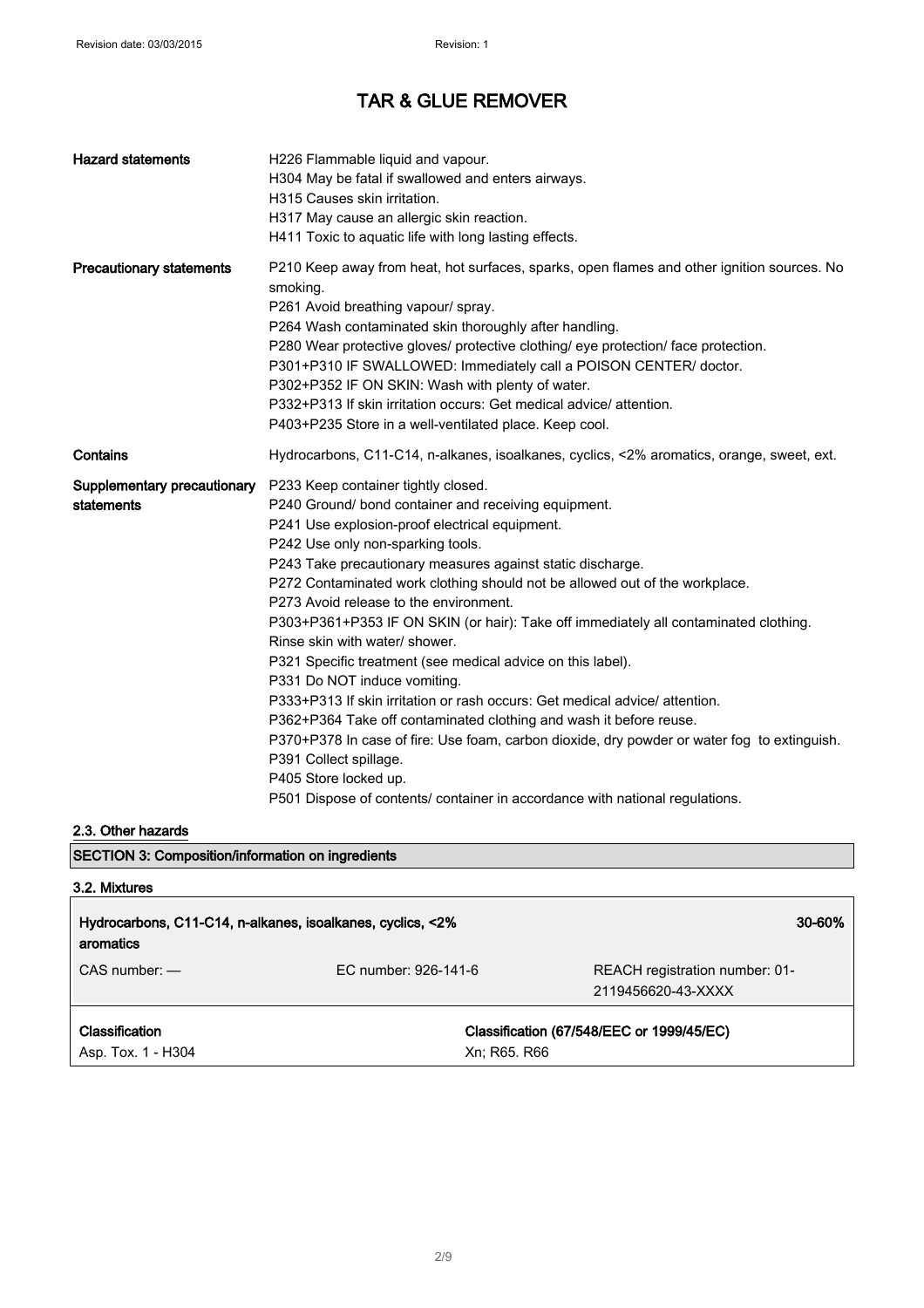| xylene                                                                                                                                                           |                                                                                    |                          |                                                                                                                                                                                         | 30-60%   |
|------------------------------------------------------------------------------------------------------------------------------------------------------------------|------------------------------------------------------------------------------------|--------------------------|-----------------------------------------------------------------------------------------------------------------------------------------------------------------------------------------|----------|
| CAS number: 1330-20-7                                                                                                                                            | EC number: 215-535-7                                                               |                          | REACH registration number: 01-<br>2119488216-32-XXXX                                                                                                                                    |          |
| <b>Classification</b><br>Flam. Liq. 3 - H226<br>Acute Tox. 4 - H312<br><b>Acute Tox. 4 - H332</b><br>Skin Irrit. 2 - H315                                        |                                                                                    | Xn; R20/21. Xi; R38. R10 | Classification (67/548/EEC or 1999/45/EC)                                                                                                                                               |          |
| orange terpenes                                                                                                                                                  |                                                                                    |                          |                                                                                                                                                                                         | $1 - 5%$ |
| CAS number: 8028-48-6                                                                                                                                            | EC number: 232-433-8                                                               |                          | REACH registration number: 01-<br>2119493353-35-XXXX                                                                                                                                    |          |
| M factor (Acute) = $1$                                                                                                                                           | M factor (Chronic) = $1$                                                           |                          |                                                                                                                                                                                         |          |
| Classification<br>Flam. Liq. 3 - H226<br>Skin Irrit. 2 - H315<br>Skin Sens. 1 - H317<br>Asp. Tox. 1 - H304<br>Aquatic Acute 1 - H400<br>Aquatic Chronic 1 - H410 |                                                                                    |                          | Classification (67/548/EEC or 1999/45/EC)<br>Xn; R65. Xi; R38. N; R50/53. R10, R43                                                                                                      |          |
| ethylbenzene                                                                                                                                                     |                                                                                    |                          |                                                                                                                                                                                         | $1 - 5%$ |
| CAS number: 100-41-4                                                                                                                                             | EC number: 202-849-4                                                               |                          |                                                                                                                                                                                         |          |
| Classification<br>Flam. Liq. 2 - H225<br>Acute Tox. 4 - H332<br>Skin Irrit. 2 - H315<br>Eye Irrit. 2 - H319<br>STOT SE 3 - H335<br><b>STOT RE 2 - H373</b>       |                                                                                    | F; R11. Xn; R20          | Classification (67/548/EEC or 1999/45/EC)                                                                                                                                               |          |
|                                                                                                                                                                  | The Full Text for all R-Phrases and Hazard Statements are Displayed in Section 16. |                          |                                                                                                                                                                                         |          |
| <b>SECTION 4: First aid measures</b>                                                                                                                             |                                                                                    |                          |                                                                                                                                                                                         |          |
| 4.1. Description of first aid measures                                                                                                                           |                                                                                    |                          |                                                                                                                                                                                         |          |
| <b>General information</b>                                                                                                                                       | If in doubt, get medical attention promptly.                                       |                          |                                                                                                                                                                                         |          |
| <b>Inhalation</b>                                                                                                                                                | Get medical attention if any discomfort continues.                                 |                          |                                                                                                                                                                                         |          |
| Ingestion                                                                                                                                                        | if any discomfort continues.                                                       |                          | Give plenty of water to drink. Move affected person to fresh air at once. Get medical attention                                                                                         |          |
| Skin contact                                                                                                                                                     | water.                                                                             |                          | Remove contaminated clothing immediately and wash skin with soap and water. Rinse with                                                                                                  |          |
| Eye contact                                                                                                                                                      | rinsing. Continue to rinse for at least 10 minutes.                                |                          | Get medical attention if any discomfort continues. Remove affected person from source of<br>contamination. Rinse with water. Remove contact lenses, if present and easy to do. Continue |          |

Protection of first aiders First aid personnel should wear appropriate protective equipment during any rescue.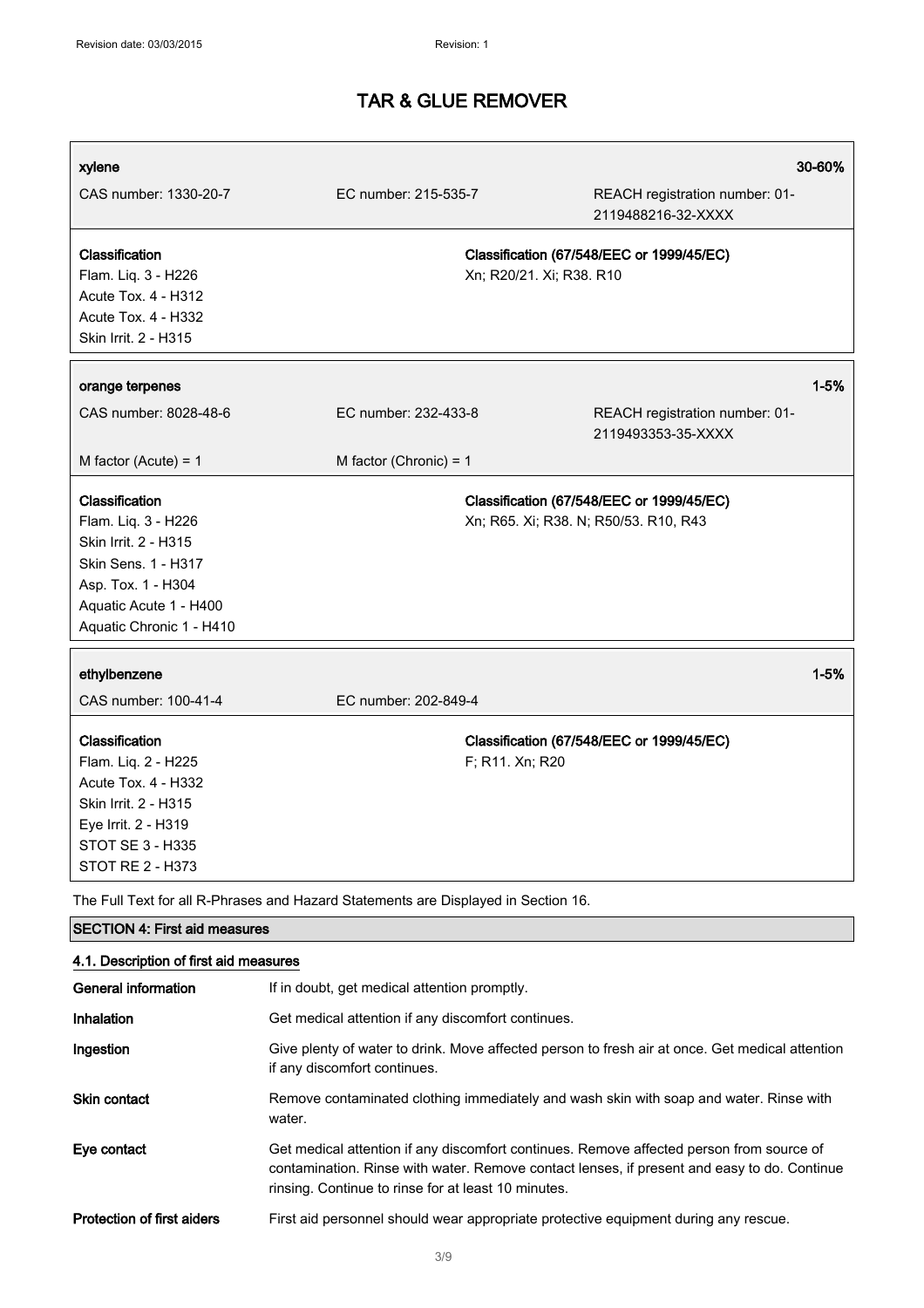### 4.2. Most important symptoms and effects, both acute and delayed

| <b>General information</b>                                               | Persons suffering from asthma, eczema or skin problems should avoid contact, including<br>dermal contact, with this product.                                                                                    |  |
|--------------------------------------------------------------------------|-----------------------------------------------------------------------------------------------------------------------------------------------------------------------------------------------------------------|--|
| Inhalation                                                               | May cause discomfort. May be harmful if inhaled.                                                                                                                                                                |  |
| Ingestion                                                                | A single exposure may cause the following adverse effects: Nausea, vomiting. May be<br>harmful if swallowed.                                                                                                    |  |
| Skin contact                                                             | May be harmful in contact with skin. May cause discomfort. Prolonged and frequent contact<br>may cause redness and irritation.                                                                                  |  |
| Eye contact                                                              | May be slightly irritating to skin and eyes. Prolonged or repeated exposure may cause severe<br><i>irritation.</i>                                                                                              |  |
|                                                                          | 4.3. Indication of any immediate medical attention and special treatment needed                                                                                                                                 |  |
| Notes for the doctor                                                     | Treat symptomatically.                                                                                                                                                                                          |  |
| <b>Specific treatments</b>                                               | Not applicable.                                                                                                                                                                                                 |  |
| <b>SECTION 5: Firefighting measures</b>                                  |                                                                                                                                                                                                                 |  |
| 5.1. Extinguishing media                                                 |                                                                                                                                                                                                                 |  |
| Suitable extinguishing media                                             | Use fire-extinguishing media suitable for the surrounding fire.                                                                                                                                                 |  |
| Unsuitable extinguishing<br>media                                        | None known.                                                                                                                                                                                                     |  |
| 5.2. Special hazards arising from the substance or mixture               |                                                                                                                                                                                                                 |  |
| Specific hazards                                                         | The product is flammable.                                                                                                                                                                                       |  |
| <b>Hazardous combustion</b><br>products                                  | None known.                                                                                                                                                                                                     |  |
| 5.3. Advice for firefighters                                             |                                                                                                                                                                                                                 |  |
| Protective actions during<br>firefighting                                | Avoid breathing fire gases or vapours.                                                                                                                                                                          |  |
| Special protective equipment<br>for firefighters                         | Firefighter's clothing conforming to European standard EN469 (including helmets, protective<br>boots and gloves) will provide a basic level of protection for chemical incidents.                               |  |
| <b>SECTION 6: Accidental release measures</b>                            |                                                                                                                                                                                                                 |  |
| 6.1. Personal precautions, protective equipment and emergency procedures |                                                                                                                                                                                                                 |  |
| <b>Personal precautions</b>                                              | Avoid contact with eyes and prolonged skin contact.                                                                                                                                                             |  |
| 6.2. Environmental precautions                                           |                                                                                                                                                                                                                 |  |
| <b>Environmental precautions</b>                                         | The product contains a substance which may cause long-term adverse effects in the aquatic<br>environment.                                                                                                       |  |
| 6.3. Methods and material for containment and cleaning up                |                                                                                                                                                                                                                 |  |
| Methods for cleaning up                                                  | Contain spillage with sand, earth or other suitable non-combustible material. Dispose of waste<br>to licensed waste disposal site in accordance with the requirements of the local Waste<br>Disposal Authority. |  |
| 6.4. Reference to other sections                                         |                                                                                                                                                                                                                 |  |
| Reference to other sections                                              | For personal protection, see Section 8. For waste disposal, see Section 13.                                                                                                                                     |  |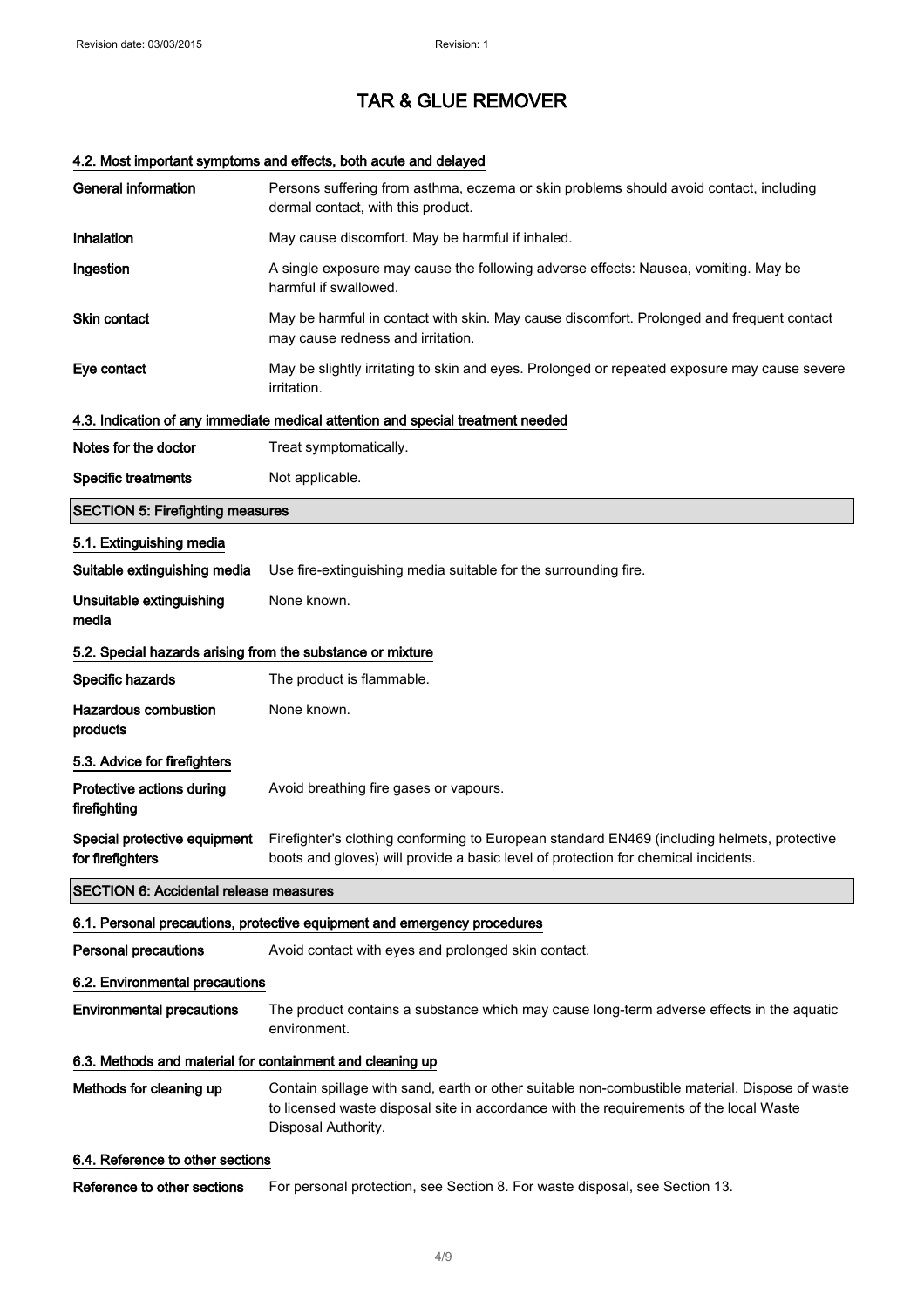### SECTION 7: Handling and storage

| 7.1. Precautions for safe handling                      |                                                                                                                                                                                                                                                                                                                      |
|---------------------------------------------------------|----------------------------------------------------------------------------------------------------------------------------------------------------------------------------------------------------------------------------------------------------------------------------------------------------------------------|
| Usage precautions                                       | Avoid contact with eyes and prolonged skin contact.                                                                                                                                                                                                                                                                  |
| Advice on general<br>occupational hygiene               | Clean equipment and the work area every day. Wash hands and any other contaminated<br>areas of the body with soap and water before leaving the work site. Wash contaminated<br>clothing before reuse.                                                                                                                |
|                                                         | 7.2. Conditions for safe storage, including any incompatibilities                                                                                                                                                                                                                                                    |
| <b>Storage precautions</b>                              | Keep only in the original container. Keep container tightly closed in a cool place.                                                                                                                                                                                                                                  |
| 7.3. Specific end use(s)                                |                                                                                                                                                                                                                                                                                                                      |
| Specific end use(s)                                     | The identified uses for this product are detailed in Section 1.2.                                                                                                                                                                                                                                                    |
| <b>SECTION 8: Exposure Controls/personal protection</b> |                                                                                                                                                                                                                                                                                                                      |
| 8.1. Control parameters                                 |                                                                                                                                                                                                                                                                                                                      |
| 8.2. Exposure controls                                  |                                                                                                                                                                                                                                                                                                                      |
| Protective equipment                                    |                                                                                                                                                                                                                                                                                                                      |
|                                                         |                                                                                                                                                                                                                                                                                                                      |
| Appropriate engineering<br>controls                     | Avoid inhalation of vapours and spray/mists. Observe any occupational exposure limits for the<br>product or ingredients.                                                                                                                                                                                             |
| Eye/face protection                                     | Contact lenses should not be worn when working with this chemical. Chemical splash<br>goggles.                                                                                                                                                                                                                       |
| Hand protection                                         | Wear protective gloves. To protect hands from chemicals, gloves should comply with<br>European Standard EN374.                                                                                                                                                                                                       |
| Other skin and body<br>protection                       | Appropriate footwear and additional protective clothing complying with an approved standard<br>should be worn if a risk assessment indicates skin contamination is possible.                                                                                                                                         |
| Hygiene measures                                        | Good personal hygiene procedures should be implemented. Do not eat, drink or smoke when<br>using this product. Eye wash facilities and emergency shower must be available when<br>handling this product. Wash promptly with soap and water if skin becomes contaminated.<br>Wash contaminated clothing before reuse. |
| <b>Respiratory protection</b>                           | No specific recommendations.                                                                                                                                                                                                                                                                                         |
| <b>Environmental exposure</b><br>controls               | Keep container tightly sealed when not in use.                                                                                                                                                                                                                                                                       |

#### SECTION 9: Physical and Chemical Properties

#### 9.1. Information on basic physical and chemical properties

| Appearance              | Liguid.                |
|-------------------------|------------------------|
| Colour                  | Straw.                 |
| Odour                   | Mild. Hydrocarbons.    |
| Flash point             | $\sim$ 32 $\degree$ C  |
| <b>Relative density</b> | ~10.82                 |
| Solubility(ies)         | Emulsifiable in water. |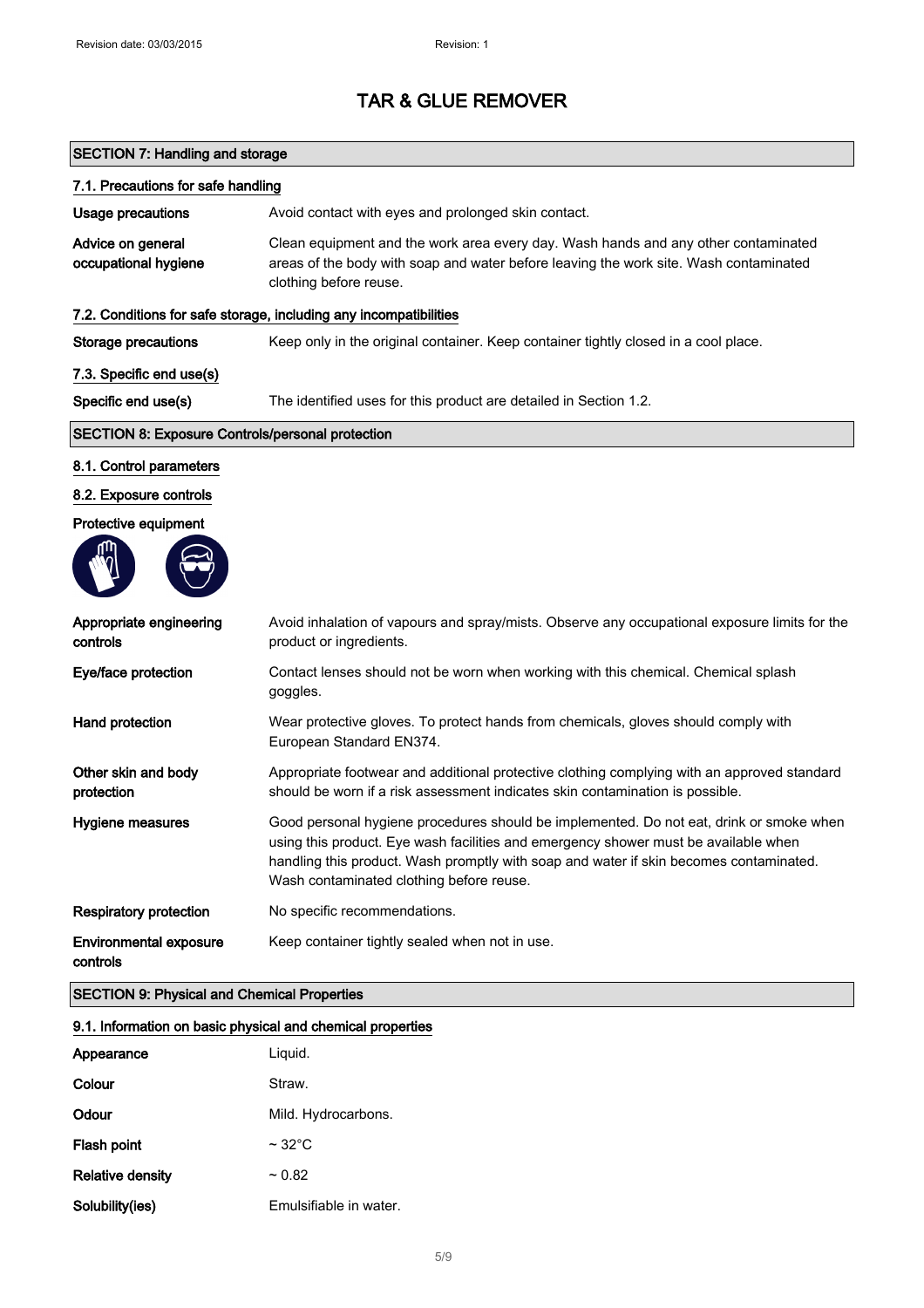#### 9.2. Other information

| <b>Volatility</b>                                                       | 90%                                                                                           |  |
|-------------------------------------------------------------------------|-----------------------------------------------------------------------------------------------|--|
| <b>SECTION 10: Stability and reactivity</b>                             |                                                                                               |  |
| 10.1. Reactivity                                                        |                                                                                               |  |
| <b>Reactivity</b>                                                       | There are no known reactivity hazards associated with this product.                           |  |
| 10.2. Chemical stability                                                |                                                                                               |  |
| <b>Stability</b>                                                        | Stable at normal ambient temperatures and when used as recommended.                           |  |
| 10.3. Possibility of hazardous reactions                                |                                                                                               |  |
| Possibility of hazardous<br>reactions                                   | None known.                                                                                   |  |
| 10.4. Conditions to avoid                                               |                                                                                               |  |
| Conditions to avoid                                                     | Avoid exposure to high temperatures or direct sunlight. Avoid freezing.                       |  |
| 10.5. Incompatible materials                                            |                                                                                               |  |
| Materials to avoid                                                      | Strong oxidising agents. Strong reducing agents.                                              |  |
| 10.6. Hazardous decomposition products                                  |                                                                                               |  |
| Hazardous decomposition<br>products                                     | May emit toxic fumes under fire conditions.                                                   |  |
| <b>SECTION 11: Toxicological information</b>                            |                                                                                               |  |
| 11.1. Information on toxicological effects                              |                                                                                               |  |
| Acute toxicity - dermal                                                 |                                                                                               |  |
| ATE dermal (mg/kg)                                                      | 2,466.22947144                                                                                |  |
| Acute toxicity - inhalation<br>ATE inhalation (vapours mg/l)            | 23.42917998                                                                                   |  |
| Inhalation                                                              | Vapours may irritate throat/respiratory system. May be harmful if inhaled.                    |  |
| Ingestion                                                               | May cause discomfort if swallowed. May be harmful if swallowed.                               |  |
| Skin contact                                                            | Prolonged skin contact may cause redness and irritation. May be harmful in contact with skin. |  |
| Eye contact                                                             | May cause irritation. May cause serious eye damage.                                           |  |
| <b>SECTION 12: Ecological Information</b>                               |                                                                                               |  |
| Ecotoxicity                                                             | May cause long lasting harmful effects to aquatic life.                                       |  |
| 12.1. Toxicity                                                          |                                                                                               |  |
| <b>Toxicity</b>                                                         | Not applicable.                                                                               |  |
| 12.2. Persistence and degradability                                     |                                                                                               |  |
| 12.3. Bioaccumulative potential                                         |                                                                                               |  |
| 12.4. Mobility in soil<br><b>Mobility</b>                               | The product is soluble in water.                                                              |  |
|                                                                         |                                                                                               |  |
| 12.5. Results of PBT and vPvB assessment<br>12.6. Other adverse effects |                                                                                               |  |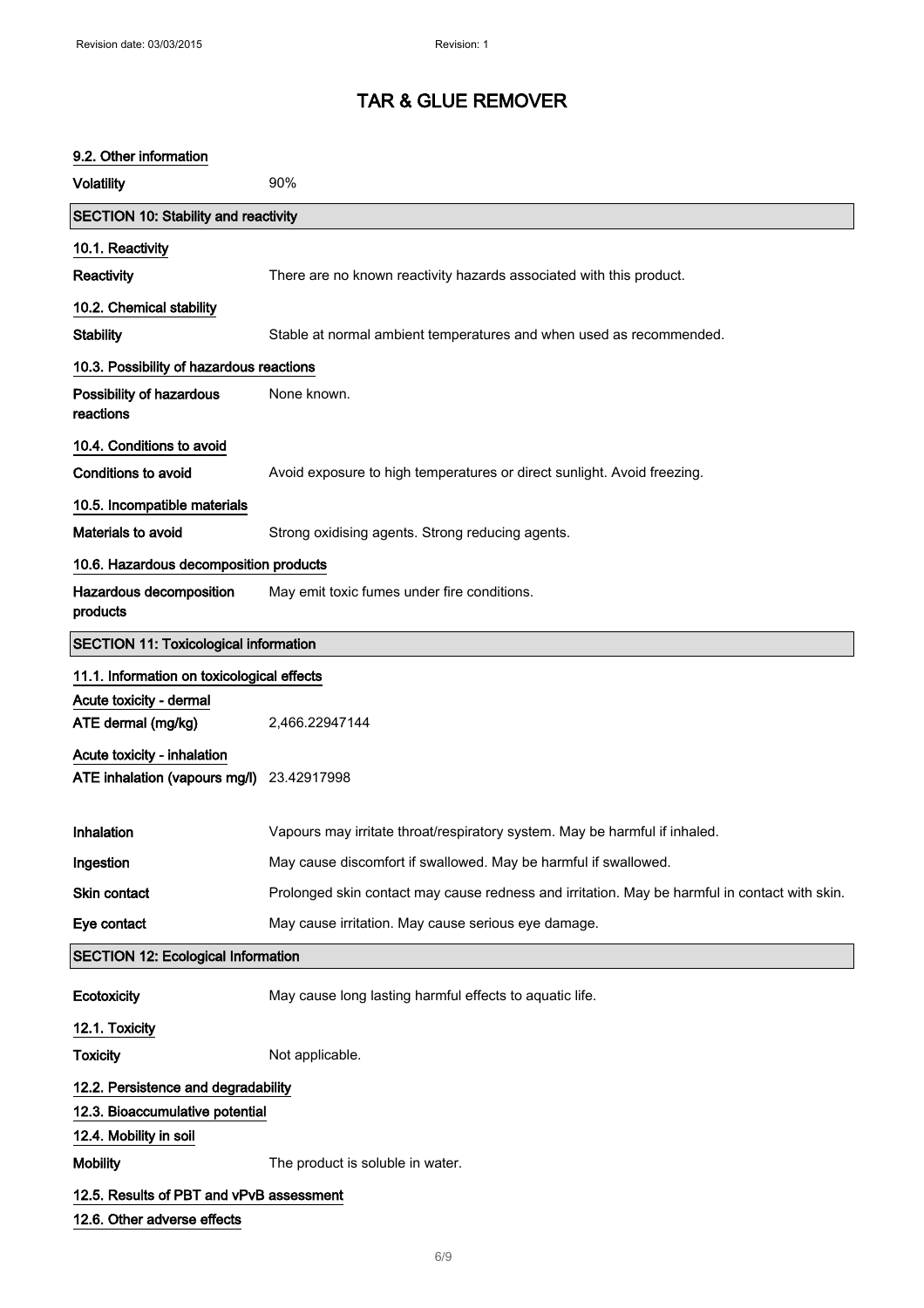| Other adverse effects                                | None known.                                                                      |  |
|------------------------------------------------------|----------------------------------------------------------------------------------|--|
| <b>SECTION 13: Disposal considerations</b>           |                                                                                  |  |
| 13.1. Waste treatment methods                        |                                                                                  |  |
| <b>General information</b>                           | Dispose of waste product or used containers in accordance with local regulations |  |
| <b>SECTION 14: Transport information</b>             |                                                                                  |  |
| 14.1. UN number                                      |                                                                                  |  |
| UN No. (ADR/RID)                                     | 1993                                                                             |  |
| UN No. (IMDG)                                        | 1993                                                                             |  |
| UN No. (ICAO)                                        | 1993                                                                             |  |
| UN No. (ADN)                                         | 1993                                                                             |  |
| 14.2. UN proper shipping name                        |                                                                                  |  |
| Proper shipping name<br>(ADR/RID)                    | FLAMMABLE LIQUID, N.O.S. (HEAVY CHAIN HYDROCARBONS)                              |  |
|                                                      | Proper shipping name (IMDG) FLAMMABLE LIQUID, N.O.S. (HEAVY CHAIN HYDROCARBONS)  |  |
|                                                      | Proper shipping name (ICAO) FLAMMABLE LIQUID, N.O.S. (HEAVY CHAIN HYDROCARBONS)  |  |
|                                                      | Proper shipping name (ADN) FLAMMABLE LIQUID, N.O.S. (HEAVY CHAIN HYDROCARBONS)   |  |
| 14.3. Transport hazard class(es)                     |                                                                                  |  |
| <b>ADR/RID class</b>                                 | 3                                                                                |  |
| ADR/RID classification code                          | F <sub>1</sub>                                                                   |  |
| <b>ADR/RID label</b>                                 | 3                                                                                |  |
| <b>IMDG class</b>                                    | 3                                                                                |  |
| ICAO class/division                                  | 3                                                                                |  |
| <b>ADN</b> class                                     | 3                                                                                |  |
| <b>Transport labels</b>                              |                                                                                  |  |
| 14.4. Packing group                                  |                                                                                  |  |
| ADR/RID packing group                                | Ш                                                                                |  |
| <b>IMDG packing group</b>                            | Ш                                                                                |  |
| ADN packing group                                    | III                                                                              |  |
| ICAO packing group                                   | $\mathbf{III}$                                                                   |  |
| 14.5. Environmental hazards                          |                                                                                  |  |
| Environmentally hazardous substance/marine pollutant |                                                                                  |  |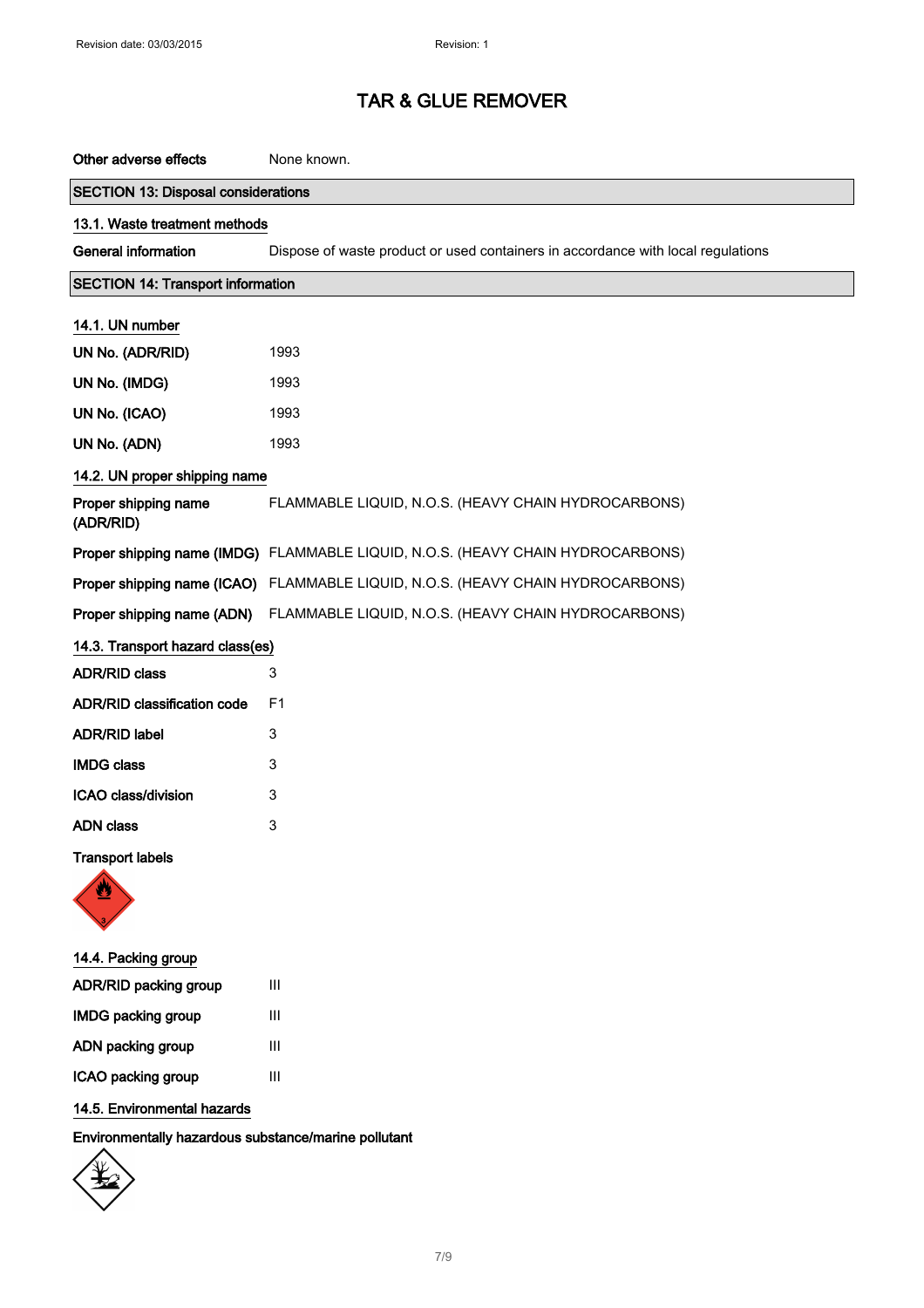#### 14.6. Special precautions for user

| <b>SECTION 15: Regulatory information</b>                                |            |  |
|--------------------------------------------------------------------------|------------|--|
| 14.7. Transport in bulk according to Annex II of MARPOL and the IBC Code |            |  |
| Tunnel restriction code                                                  | (D/E)      |  |
| <b>Hazard Identification Number</b><br>(ADR/RID)                         | 30         |  |
| <b>Emergency Action Code</b>                                             | $\cdot$ 3Y |  |
| ADR transport category                                                   | 3          |  |
| EmS                                                                      | $F-E. S-E$ |  |

### 15.1. Safety, health and environmental regulations/legislation specific for the substance or mixture

| EU legislation | Regulation (EC) No 1272/2008 of the European Parliament and of the Council of 16<br>December 2008 on classification, labelling and packaging of substances and mixtures (as<br>amended). |
|----------------|------------------------------------------------------------------------------------------------------------------------------------------------------------------------------------------|
|                | Regulation (EC) No 1907/2006 of the European Parliament and of the Council of 18<br>December 2006 concerning the Registration, Evaluation, Authorisation and Restriction of              |
|                | Chemicals (REACH) (as amended).                                                                                                                                                          |

#### 15.2. Chemical safety assessment

No chemical safety assessment has been carried out.

#### SECTION 16: Other information

| General information  | Only trained personnel should use this material.                                                                                                                                                                                                                                                                                                                                                                                                                                                                                                                           |
|----------------------|----------------------------------------------------------------------------------------------------------------------------------------------------------------------------------------------------------------------------------------------------------------------------------------------------------------------------------------------------------------------------------------------------------------------------------------------------------------------------------------------------------------------------------------------------------------------------|
| <b>Issued by</b>     | HS&E Manager.                                                                                                                                                                                                                                                                                                                                                                                                                                                                                                                                                              |
| <b>Revision date</b> | 03/03/2015                                                                                                                                                                                                                                                                                                                                                                                                                                                                                                                                                                 |
| Revision             | 1                                                                                                                                                                                                                                                                                                                                                                                                                                                                                                                                                                          |
| <b>SDS number</b>    | 4870                                                                                                                                                                                                                                                                                                                                                                                                                                                                                                                                                                       |
| Risk phrases in full | R <sub>10</sub> Flammable.<br>R <sub>11</sub> Highly flammable.<br>R20 Harmful by inhalation.<br>R20/21 Harmful by inhalation and in contact with skin.<br>R38 Irritating to skin.<br>R43 May cause sensitisation by skin contact.<br>R50/53 Very toxic to aguatic organisms, may cause long-term adverse effects in the aguatic<br>environment.<br>R51/53 Toxic to aguatic organisms, may cause long-term adverse effects in the aguatic<br>environment.<br>R65 Harmful: may cause lung damage if swallowed.<br>R66 Repeated exposure may cause skin dryness or cracking. |